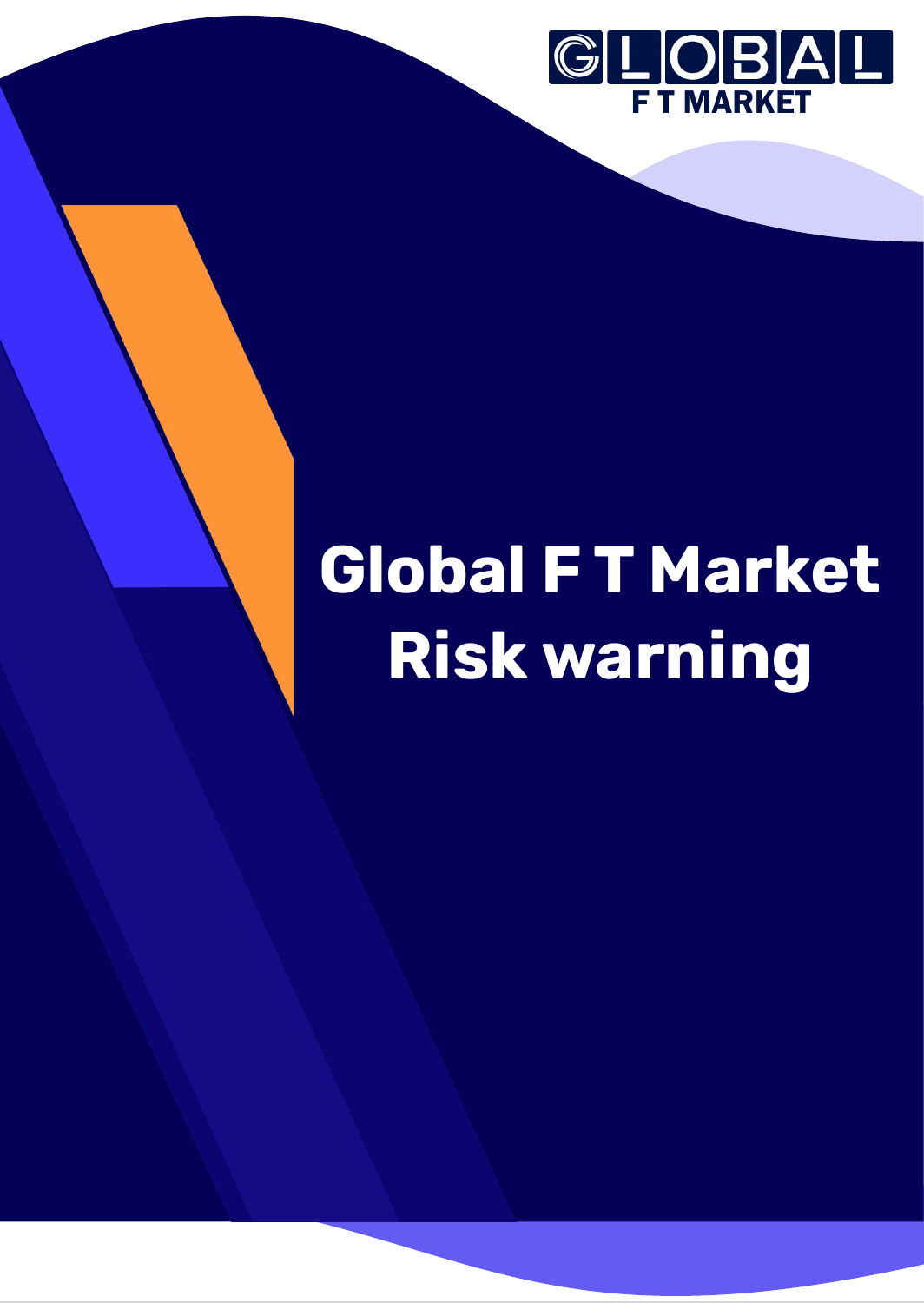## **ǻ. INCORPORATION**

Global F T Market is registered in st. Vincent and the grenadine with registration number.

The objects of the company are all subject matters not forbidden by international business companies (Amendment and consolidation) act, chapter 149 of the revised law of st vincent the grenadines 2009, in particular but not exclusively all commercial, financial, bending, borrowing, trading, service activities, and the participation in other enterprises as well as to provide brokerage, training and managed accounts services in currencies, commodities, inderves, CFDS and leveraged financial instruments, Certificate link.

### **Ǽ. RISK INVOLVED IN INVERTING**

- Trading with leverage involves a high degree of risk.
- Before you decide to trade ,you must analysis the market which is based on foreign currencies.
- Global F T Market provides services, knowledge about market and financial goals, but Global F T Market don't take any liability on your trading style.
- Global F T Market gives general advice on market which should not be interpreted as personal advice.
- Trade which you can affordable to loss because it has the possibile to lose your investment.
- You should only risk the capital that you can afford to lose. In certain situations, due to market fluctuation, you may not get back your initial investment amount.
- If you have any doubts, Global FT Market suggests you to contact us.